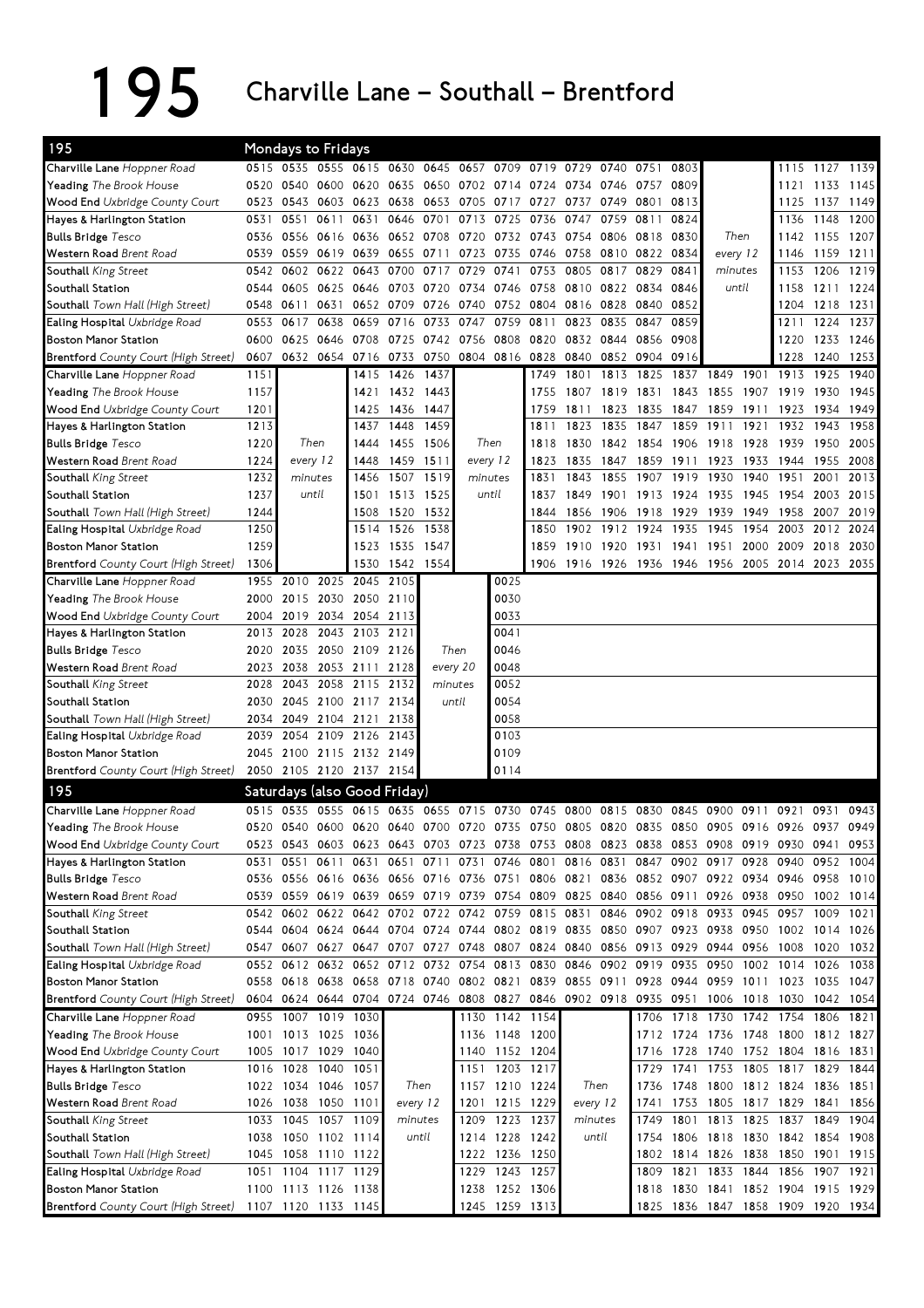| 195                                         |      |                     |           | Saturdays (also Good Friday) (cont.)                     |                          |                |                          |           |                                                        |                          |      |           |                          |           |           |           |                     |      |
|---------------------------------------------|------|---------------------|-----------|----------------------------------------------------------|--------------------------|----------------|--------------------------|-----------|--------------------------------------------------------|--------------------------|------|-----------|--------------------------|-----------|-----------|-----------|---------------------|------|
| Charville Lane Hoppner Road                 | 1836 | 1851                |           | 1906 1925                                                |                          |                | 1945 2005 2025 2045 2105 |           |                                                        |                          |      | 0025      |                          |           |           |           |                     |      |
| Yeading The Brook House                     | 1842 | 1857                | 1912 1931 |                                                          | 1951                     | 2010 2030      |                          | 2050 2110 |                                                        |                          |      | 0030      |                          |           |           |           |                     |      |
| Wood End Uxbridge County Court              | 1846 | 1901                | 1916      | 1935                                                     |                          | 1954 2013 2033 |                          | 2053 2113 |                                                        |                          |      | 0033      |                          |           |           |           |                     |      |
| Hayes & Harlington Station                  | 1858 | 1911                | 1926      | 1945                                                     | 2004                     | 2023           | 2043                     | 2103 2121 |                                                        |                          |      | 0041      |                          |           |           |           |                     |      |
| <b>Bulls Bridge</b> Tesco                   | 1904 | 1917                | 1932 1951 |                                                          |                          | 2010 2029 2049 |                          | 2108 2126 |                                                        | Then                     |      | 0046      |                          |           |           |           |                     |      |
| <b>Western Road</b> Brent Road              | 1909 | 1922                | 1937      | 1956                                                     |                          | 2015 2034 2053 |                          | 2110 2128 |                                                        | every 20                 |      | 0048      |                          |           |           |           |                     |      |
| Southall King Street                        | 1917 | 1930                | 1945      | 2004                                                     | 2023                     | 2040           | 2057                     | 2114      | 2132                                                   | minutes                  |      | 0052      |                          |           |           |           |                     |      |
| Southall Station                            | 1921 | 1934                | 1949      | 2007                                                     |                          | 2025 2042 2059 |                          | 2116 2134 |                                                        | until                    |      | 0054      |                          |           |           |           |                     |      |
| <b>Southall</b> Town Hall (High Street)     | 1928 | 1941                |           | 1955 2012                                                |                          |                | 2029 2046 2103 2120      |           | 2138                                                   |                          |      | 0058      |                          |           |           |           |                     |      |
| Ealing Hospital Uxbridge Road               | 1934 | 1947                | 2001      | 2017                                                     | 2034                     | 2051           | 2108                     | 2125 2143 |                                                        |                          |      | 0103      |                          |           |           |           |                     |      |
| <b>Boston Manor Station</b>                 | 1942 | 1955                | 2007 2023 |                                                          | 2040 2057 2114           |                |                          | 2131 2149 |                                                        |                          |      | 0109      |                          |           |           |           |                     |      |
| <b>Brentford</b> County Court (High Street) |      | 1947 2000 2012 2028 |           |                                                          | 2045 2102 2119 2136 2154 |                |                          |           |                                                        |                          |      | 0114      |                          |           |           |           |                     |      |
| 195                                         |      |                     |           | Sundays and other Public Holidays (except Christmas Day) |                          |                |                          |           |                                                        |                          |      |           |                          |           |           |           |                     |      |
| Charville Lane Hoppner Road                 | 0515 |                     |           | 0655 0715 0735 0755 0815 0835 0855 0915 0935             |                          |                |                          |           |                                                        |                          |      | 0950      | 1003                     | 1018      | 1032 1047 |           | 1102                | 1116 |
| Yeading The Brook House                     | 0520 |                     |           | 0700 0720                                                | 0740                     | 0800 0820      |                          |           | 0840 0900 0920                                         |                          | 0940 | 0955      | 1009                     | 1024      | 1038      | 1053      | 1108                | 1122 |
| Wood End Uxbridge County Court              | 0523 |                     |           | 0703 0723                                                |                          |                |                          |           | 0743 0803 0823 0843 0904 0924 0944 0959                |                          |      |           | 1013 1028                |           | 1042      | 1057      | 1112 1126           |      |
| Hayes & Harlington Station                  | 0531 | Then                | 0711      | 0731                                                     | 0751                     | 0811           | 0832                     | 0852 0913 |                                                        | 0933                     | 0953 | 1009      | 1024                     | 1039      | 1053      | 1108      | 1123                | 1137 |
| <b>Bulls Bridge Tesco</b>                   | 0536 | every               |           | 0716 0736                                                |                          | 0756 0816 0837 |                          |           | 0857 0919 0939                                         |                          | 0959 | 1015      | 1030                     | 1045      | 1059      | 1114 1129 |                     | 1143 |
| Western Road Brent Road                     | 0539 | 20                  |           | 0719 0739                                                |                          | 0759 0820      | 0841                     |           | 0902 0924                                              | 0944                     | 1004 | 1020      | 1035                     | 1050      | 1104      | 1119      | 1134                | 1148 |
| <b>Southall</b> King Street                 | 0542 | mins.               | 0722      | 0743                                                     | 0804                     | 0826           | 0847                     | 0909      | 0931                                                   | 0951                     | 1011 | 1027      | 1042                     | 1057      | 1111      | 1126      | 1141                | 1156 |
| Southall Station                            | 0544 | until               |           | 0724 0746                                                | 0808                     | 0830           | 0851                     | 0913 0935 |                                                        | 0955                     | 1015 | 1031      | 1046                     | 1101      | 1116      | 1131      | 1146                | 1201 |
| <b>Southall</b> Town Hall (High Street)     | 0547 |                     | 0727      | 0749                                                     | 0811                     |                | 0834 0856                | 0918 0940 |                                                        | 1000                     | 1020 | 1036      | 1051                     | 1107      | 1122      | 1137      | 1152 1208           |      |
| <b>Ealing Hospital</b> Uxbridge Road        | 0552 |                     |           | 0732 0754                                                | 0817                     | 0840           | 0902                     | 0924      | 0946                                                   | 1006                     | 1026 | 1042      | 1057                     | 1113      | 1128      | 1143      | 1158                | 1214 |
| <b>Boston Manor Station</b>                 | 0558 |                     |           | 0738 0801                                                | 0824                     | 0847           | 0910                     | 0932 0954 |                                                        | 1014 1034 1050           |      |           | 1105 1121 1136 1151 1206 |           |           |           |                     | 1222 |
| <b>Brentford</b> County Court (High Street) | 0604 |                     |           | 0744 0807                                                | 0830                     | 0853 0916      |                          | 0938 1000 |                                                        | 1020 1040 1056 1111 1127 |      |           |                          |           |           |           | 1142 1157 1212 1228 |      |
| Charville Lane Hoppner Road                 | 1130 | 1144                | 1159      |                                                          | 1714                     | 1729           | 1744                     | 1759      | 1814                                                   | 1829                     | 1845 | 1905      | 1925                     | 1945      | 2005      | 2025      |                     | 0025 |
| Yeading The Brook House                     | 1136 | 1150                | 1205      |                                                          | 1720                     | 1735           | 1750                     | 1805 1820 |                                                        | 1835                     | 1851 | 1911 1931 |                          | 1950      | 2010      | 2030      |                     | 0030 |
| Wood End Uxbridge County Court              | 1140 | 1154                | 1209      |                                                          | 1724                     | 1739           | 1754                     | 1809      | 1824                                                   | 1839                     | 1855 | 1915      | 1935                     | 1954 2014 |           | 2033      |                     | 0033 |
| Hayes & Harlington Station                  | 1151 | 1205                | 1221      | Then                                                     | 1736                     | 1751           | 1806                     | 1821      | 1835                                                   | 1849                     | 1905 | 1924      | 1944                     | 2003      | 2023      | 2041      | Then                | 0041 |
| <b>Bulls Bridge</b> Tesco                   | 1157 |                     | 1212 1228 | every                                                    | 1743                     | 1758           | 1813                     | 1828      | 1842                                                   | 1856                     | 1912 | 1929      | 1949                     | 2008      | 2028      | 2046      | every               | 0046 |
| Western Road Brent Road                     | 1202 | 1217                | 1233      | 15                                                       | 1748                     | 1803           | 1818                     | 1833      | 1847                                                   | 1901                     | 1916 | 1933      | 1953                     | 2012      | 2032      | 2048      | 20                  | 0048 |
| Southall King Street                        | 1211 | 1226                | 1242      | mins.                                                    | 1757                     | 1812           | 1827                     | 1841      | 1855                                                   | 1909                     | 1924 | 1941      | 2001                     | 2018      | 2036      | 2052      | mins.               | 0052 |
| Southall Station                            | 1216 | 1231                | 1247      | until                                                    | 1802                     | 1817           | 1832                     | 1846      | 1900                                                   | 1914 1929                |      | 1946      | 2006                     | 2022      | 2038      | 2054      | until               | 0054 |
| <b>Southall</b> Town Hall (High Street)     | 1224 | 1239                | 1255      |                                                          | 1810                     | 1825           | 1839                     | 1853 1907 |                                                        | 1921                     | 1936 | 1952      | 2010 2026                |           | 2042 2058 |           |                     | 0058 |
| Ealing Hospital Uxbridge Road               | 1230 | 1245                | 1301      |                                                          | 1816                     | 1831           | 1845                     | 1859      | 1913                                                   | 1927                     | 1942 | 1958      | 2015                     | 2031      | 2047 2103 |           |                     | 0103 |
| <b>Boston Manor Station</b>                 | 1238 | 1253                | 1309      |                                                          | 1824                     | 1838           | 1852                     | 1906 1920 |                                                        | 1934                     | 1949 | 2005      | 2021                     | 2037      | 2053      | 2109      |                     | 0109 |
| <b>Brentford</b> County Court (High Street) |      | 1244 1259 1315      |           |                                                          | 1830                     |                |                          |           | 1844 1858 1912 1926 1940 1954 2010 2026 2042 2058 2114 |                          |      |           |                          |           |           |           |                     | 0114 |

Operated by Abellio London **www.londonbusroutes.net** 16.4.22 (20.1.18)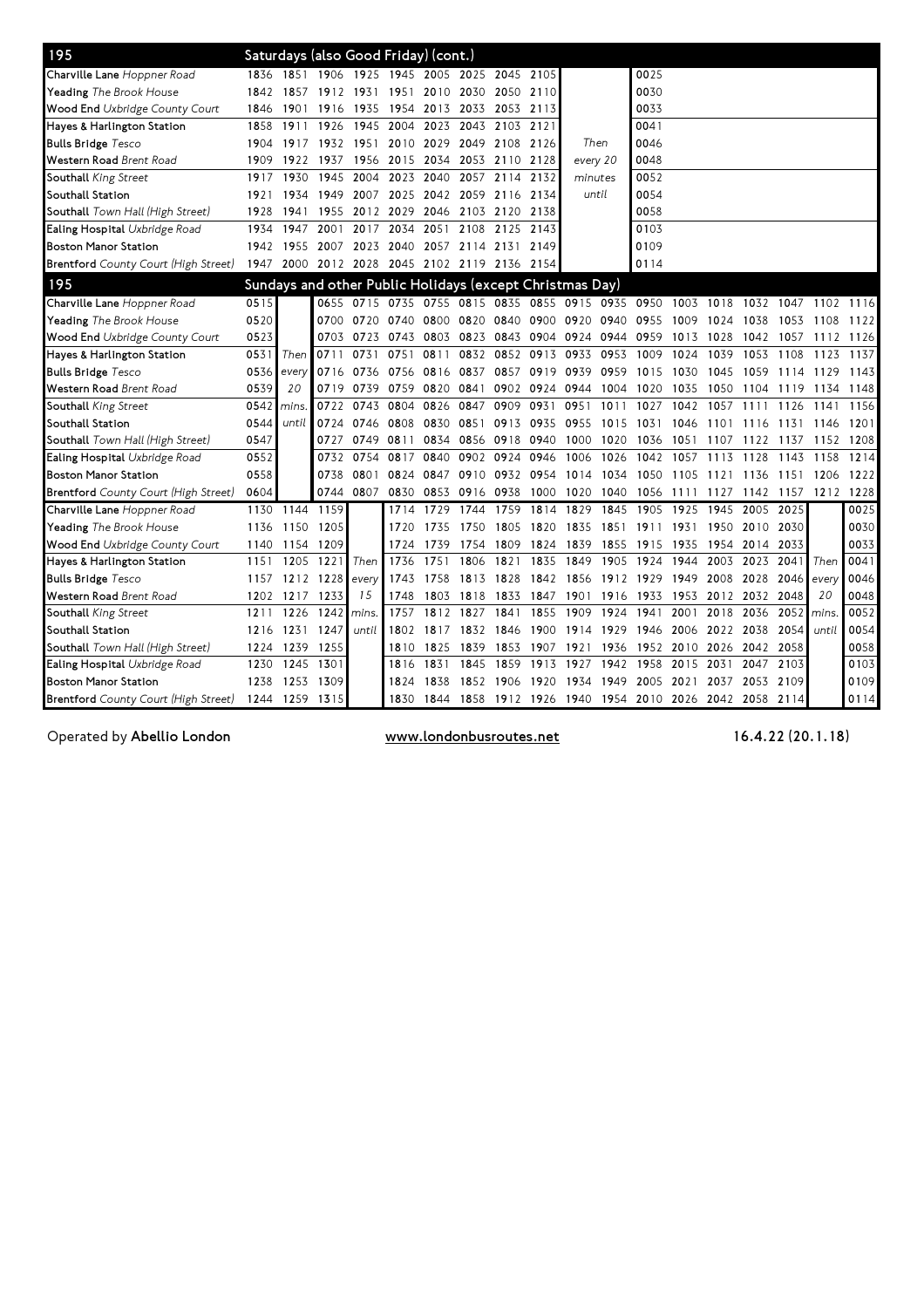195 Brentford – Southall – Charville Lane

| 195                                       |      |           | Mondays to Fridays            |                          |           |                |                     |                                                                                           |                                                             |          |                        |      |                                    |                |           |                     |           |      |
|-------------------------------------------|------|-----------|-------------------------------|--------------------------|-----------|----------------|---------------------|-------------------------------------------------------------------------------------------|-------------------------------------------------------------|----------|------------------------|------|------------------------------------|----------------|-----------|---------------------|-----------|------|
| <b>Brentford</b> County Court (Back Lane) |      |           |                               |                          |           |                |                     | 0500 0520 0540 0600 0615 0630 0642 0652 0702 0712 0722 0732                               |                                                             |          |                        |      | 0742                               |                |           | 1254                | 1306      | 1318 |
| Boston Manor Station                      | 0505 | 0525      | 0545                          | 0605                     | 0620      |                | 0635 0647           | 0657 0707                                                                                 |                                                             | 0717     | 0727 0737              |      | 0749                               |                |           | 1301                | 1313      | 1325 |
| <b>Ealing Hospital</b> Uxbridge Road      | 0510 | 0530      |                               |                          |           |                |                     | 0550 0610 0625 0640 0652 0702 0712                                                        |                                                             | 0722     | 0733                   | 0745 | 0757                               |                |           | 1309                | 1321      | 1333 |
| Southall Town Hall (High Street)          | 0515 | 0535      | 0555 0615                     |                          | 0630      | 0645           | 0657                |                                                                                           | 0707 0718                                                   | 0728     | 0739                   | 0751 | 0803                               |                |           | 1315                | 1327      | 1339 |
| Southall Station                          | 0519 | 0539      | 0559 0619                     |                          |           | 0634 0649 0701 |                     |                                                                                           | 0713 0725                                                   | 0735     | 0746 0758              |      | 0810                               | Then           |           | 1322                | 1334      | 1346 |
| Southall King Street                      | 0521 | 0541      | 0601                          | 0621                     | 0637      |                | 0652 0704           | 0716 0728                                                                                 |                                                             | 0739     | 0751                   | 0803 | 0815                               | every 12       |           | 1327                | 1339      | 1351 |
| Western Road Brent Road                   | 0524 | 0544      | 0604                          | 0625                     | 0642      | 0657           | 0709                | 0721                                                                                      | 0733                                                        | 0745     | 0757                   | 0809 | 0821<br>minutes                    |                |           | 1333                | 1345      | 1357 |
| <b>Bulls Bridge</b> Tesco                 | 0526 | 0546      | 0606 0627                     |                          |           | 0645 0702 0714 |                     | 0726 0738                                                                                 |                                                             |          | 0750 0802 0814<br>0826 |      |                                    | until          |           | 1338                | 1350      | 1403 |
| Hayes & Harlington Station                | 0531 | 0551      |                               | 0612 0634                |           | 0652 0709 0721 |                     | 0733                                                                                      | 0745                                                        | 0757     | 0809                   | 0821 | 0833                               |                |           | 1345                | 1357      | 1410 |
| <b>Wood End</b> Uxbridge County Court     | 0538 | 0558      | 0621                          | 0643                     | 0701      | 0718           | 0730                | 0742                                                                                      | 0754                                                        | 0806     | 0818                   | 0830 | 0842                               |                |           | 1354                | 1407      | 1420 |
| <b>Yeading</b> The Brook House            | 0542 |           | 0603 0626 0648                |                          |           | 0706 0723 0735 |                     | 0747 0759                                                                                 |                                                             | 0811     | 0823 0835              |      | 0847                               |                |           | 1359                | 1412 1425 |      |
| Charville Lane Hoppner Road               | 0546 | 0608      | 0631                          | 0653                     | 0711      |                |                     | 0729 0741 0753 0805 0817 0829 0841                                                        |                                                             |          |                        |      | 0853                               |                |           | 1405                | 1418 1431 |      |
| <b>Brentford</b> County Court (Back Lane) | 1330 | 1342      | 1354                          | 1406                     | 1418      | 1430           | 1442                | 1453                                                                                      | 1503                                                        |          |                        | 1751 | 1803                               | 1815           | 1827      | 1839                | 1851      | 1903 |
| <b>Boston Manor Station</b>               | 1337 | 1349      | 1401                          | 1413                     | 1425      | 1437           | 1449                | 1500                                                                                      | 1510                                                        |          |                        | 1758 | 1810                               | 1822           | 1834      | 1846                | 1858      | 1910 |
| <b>Ealing Hospital</b> Uxbridge Road      | 1345 | 1357      | 1409                          | 1421                     | 1433      | 1445           | 1457                | 1509                                                                                      | 1519                                                        |          |                        | 1807 | 1819                               | 1831           | 1843      | 1855                | 1907      | 1919 |
| <b>Southall</b> Town Hall (High Street)   | 1351 | 1404      | 1416                          | 1428                     | 1440      |                | 1452 1504           | 1516                                                                                      | 1528                                                        |          |                        | 1816 | 1828                               | 1840           | 1852      | 1904                | 1915      | 1926 |
| Southall Station                          | 1358 | 1411      | 1424                          | 1436                     | 1448      | 1500           | 1512                | 1524                                                                                      | 1536                                                        |          | Then                   | 1824 | 1836                               | 1848           | 1900      | 1911                | 1922      | 1933 |
| Southall King Street                      | 1403 | 1416      | 1429                          | 1441                     | 1453      | 1505           | 1517                | 1529                                                                                      | 1541                                                        | every 12 |                        | 1829 | 1841                               | 1853           | 1905      | 1916                | 1927      | 1938 |
| Western Road Brent Road                   | 1410 | 1423      | 1436                          | 1448                     | 1500      | 1512           | 1524                | 1536                                                                                      | 1548                                                        | minutes  |                        | 1836 | 1848                               | 1900           | 1912      | 1923                | 1933      | 1944 |
| <b>Bulls Bridge</b> Tesco                 | 1416 | 1429      | 1442                          | 1454                     | 1506      | 1518           | 1530                | 1542                                                                                      | 1554                                                        |          | until                  | 1842 | 1854                               | 1905           | 1917 1928 |                     | 1938      | 1949 |
| Hayes & Harlington Station                | 1423 | 1436      | 1449 1501                     |                          |           | 1513 1525      | 1537                | 1549                                                                                      | 1601                                                        |          |                        | 1849 |                                    | 1901 1912      | 1924      | 1934                | 1944      | 1954 |
| Wood End Uxbridge County Court            | 1433 | 1446      | 1459                          | 1511                     |           | 1523 1535      | 1547                | 1559                                                                                      | 1611                                                        |          |                        | 1859 | 1910 1921                          |                | 1932      | 1942                | 1952      | 2002 |
| <b>Yeading</b> The Brook House            | 1439 | 1452      | 1505 1517                     |                          | 1529      | 1541           | 1553                | 1605 1617                                                                                 |                                                             |          |                        | 1905 | 1915                               | 1926           | 1936      | 1946                | 1956      | 2006 |
| Charville Lane Hoppner Road               | 1444 | 1457      | 1510 1522                     |                          | 1534 1546 |                | 1558                |                                                                                           | 1610 1622                                                   |          |                        |      | 1910 1920 1930 1940 1950 2000 2010 |                |           |                     |           |      |
| <b>Brentford</b> County Court (Back Lane) | 1915 | 1927      | 1942                          | 1957                     |           | 2012 2030      | 2050                | 2110                                                                                      |                                                             |          | 0010                   |      |                                    |                |           |                     |           |      |
| <b>Boston Manor Station</b>               | 1922 | 1934      | 1949                          | 2003                     |           |                | 2018 2036 2056 2115 |                                                                                           |                                                             |          | 0015                   |      |                                    |                |           |                     |           |      |
| <b>Ealing Hospital</b> Uxbridge Road      | 1930 | 1942      | 1957 2009                     |                          |           |                | 2024 2042 2102 2121 |                                                                                           |                                                             |          | 0021                   |      |                                    |                |           |                     |           |      |
| Southall Town Hall (High Street)          | 1937 | 1949      | 2003                          | 2015                     | 2030      | 2048           | 2108                | 2126                                                                                      |                                                             |          | 0026                   |      |                                    |                |           |                     |           |      |
| Southall Station                          | 1944 | 1956      |                               | 2010 2022 2036 2053 2112 |           |                |                     | 2130                                                                                      | Then                                                        |          | 0030                   |      |                                    |                |           |                     |           |      |
| Southall King Street                      | 1949 | 2001      |                               | 2014 2026                |           | 2040 2057 2115 |                     | 2133                                                                                      | every 20                                                    |          | 0033                   |      |                                    |                |           |                     |           |      |
| Western Road Brent Road                   | 1955 | 2006      | 2019 2031                     |                          |           | 2045 2101      | 2119                | 2137                                                                                      | minutes                                                     |          | 0037                   |      |                                    |                |           |                     |           |      |
| <b>Bulls Bridge</b> Tesco                 | 1959 | 2009      | 2021 2033                     |                          |           |                | 2047 2103 2121 2139 |                                                                                           | until                                                       |          | 0039                   |      |                                    |                |           |                     |           |      |
| Hayes & Harlington Station                | 2004 | 2014      | 2026 2038                     |                          |           | 2052 2108 2126 |                     | 2144                                                                                      |                                                             |          | 0044                   |      |                                    |                |           |                     |           |      |
| Wood End Uxbridge County Court            | 2012 | 2022      | 2034 2046                     |                          | 2100      | 2116           | 2134                | 2152                                                                                      |                                                             |          | 0052                   |      |                                    |                |           |                     |           |      |
| <b>Yeading</b> The Brook House            | 2016 | 2026      | 2038                          | 2050                     |           | 2104 2120 2138 |                     | 2156                                                                                      |                                                             |          | 0056                   |      |                                    |                |           |                     |           |      |
| Charville Lane Hoppner Road               | 2020 | 2030      | 2042 2054 2108 2124 2142 2200 |                          |           |                |                     |                                                                                           |                                                             |          | 0100                   |      |                                    |                |           |                     |           |      |
| 195                                       |      |           | Saturdays (also Good Friday)  |                          |           |                |                     |                                                                                           |                                                             |          |                        |      |                                    |                |           |                     |           |      |
| <b>Brentford</b> County Court (Back Lane) | 0500 | 0520      |                               |                          |           |                |                     | 0540 0600 0620 0640 0700 0715 0730                                                        |                                                             | 0745     | 0800                   | 0815 | 0830                               | 0842 0853      |           | 0904                | 0915      | 0927 |
| <b>Boston Manor Station</b>               | 0505 |           |                               |                          |           |                |                     | 0525 0545 0605 0625 0645 0705 0720 0735 0750 0805 0820 0835                               |                                                             |          |                        |      |                                    | 0847 0858 0909 |           |                     | 0921      | 0933 |
| Ealing Hospital Uxbridge Road             |      |           |                               |                          |           |                |                     | 0510 0530 0550 0610 0630 0650 0710 0725 0740 0755 0810 0825 0841 0853 0904 0916 0928 0940 |                                                             |          |                        |      |                                    |                |           |                     |           |      |
| <b>Southall</b> Town Hall (High Street)   | 0515 |           | 0535 0555 0615                |                          |           |                |                     | 0635 0655 0715 0730 0745 0800 0815 0830 0846 0858 0910 0922 0934 0946                     |                                                             |          |                        |      |                                    |                |           |                     |           |      |
| Southall Station                          |      |           |                               |                          |           |                |                     | 0519 0539 0559 0619 0639 0659 0719 0734 0749 0804 0819 0835 0851 0903 0915 0927 0939 0951 |                                                             |          |                        |      |                                    |                |           |                     |           |      |
| Southall King Street                      | 0521 | 0541      |                               | 0601 0621                |           |                |                     | 0641 0701 0721 0736 0752 0808 0823 0840 0856 0908 0920 0932 0944 0956                     |                                                             |          |                        |      |                                    |                |           |                     |           |      |
| Western Road Brent Road                   |      | 0524 0544 |                               |                          |           |                |                     | 0604 0624 0644 0704 0724 0740 0756 0813 0829 0846 0902 0914 0926 0938 0950                |                                                             |          |                        |      |                                    |                |           |                     |           | 1002 |
| <b>Bulls Bridge</b> Tesco                 | 0526 |           | 0546 0606 0626                |                          |           |                |                     | 0646 0706 0727 0744 0800 0818 0834 0851 0907 0919 0931 0943 0955                          |                                                             |          |                        |      |                                    |                |           |                     |           | 1007 |
| Hayes & Harlington Station                |      | 0531 0551 |                               | 0611 0631                |           |                |                     | 0651 0711 0732 0749 0806 0824 0840 0857 0914 0926 0938 0950 1002                          |                                                             |          |                        |      |                                    |                |           |                     |           | 1014 |
| <b>Wood End</b> Uxbridge County Court     | 0538 | 0558      | 0618 0638                     |                          |           |                |                     | 0658 0719 0740 0757 0815 0833 0849 0906                                                   |                                                             |          |                        |      | 0923 0935                          |                | 0947 0959 |                     | 1011      | 1023 |
| Yeading The Brook House                   |      |           |                               |                          |           |                |                     | 0542 0602 0622 0642 0702 0723 0744 0801 0819 0837 0854 0911 0928 0940 0952 1004 1016 1028 |                                                             |          |                        |      |                                    |                |           |                     |           |      |
| Charville Lane Hoppner Road               |      |           |                               |                          |           |                |                     | 0546 0606 0626 0646 0706 0727 0748 0805 0823 0841 0858 0916 0933 0945 0957 1009 1021 1033 |                                                             |          |                        |      |                                    |                |           |                     |           |      |
| <b>Brentford</b> County Court (Back Lane) | 0939 | 0951      |                               |                          |           |                |                     | 1003 1015 1027 1037 1049 1101 1113 1125 1137 1149                                         |                                                             |          |                        |      |                                    |                |           | 1725 1740 1755 1810 |           |      |
| <b>Boston Manor Station</b>               |      | 0945 0957 |                               |                          |           |                |                     | 1009 1021 1033 1043 1055 1107 1119 1131 1143 1155                                         |                                                             |          |                        |      |                                    |                |           | 1731 1746 1801 1816 |           |      |
| Ealing Hospital Uxbridge Road             |      | 0952 1004 | 1016 1028                     |                          |           |                |                     | 1040 1050 1102 1114 1126 1138 1150 1202                                                   |                                                             |          |                        |      |                                    |                | 1738      | 1753 1808 1823      |           |      |
| <b>Southall</b> Town Hall (High Street)   | 0958 | 1010      |                               |                          |           |                |                     | 1022 1034 1046 1056 1108 1121 1133 1145 1158 1211                                         |                                                             |          |                        |      |                                    |                | 1747      | 1802 1817 1832      |           |      |
| Southall Station                          |      |           | 1003 1015 1027 1039           |                          |           |                |                     | 1051 1101 1114 1127 1139 1152 1205 1218                                                   |                                                             |          |                        |      | Then                               |                | 1754      | 1809 1824 1839      |           |      |
| Southall <i>King Street</i>               | 1008 | 1020      |                               |                          |           |                |                     | 1032 1044 1056 1107 1120 1133 1145 1158 1211 1224                                         |                                                             |          |                        |      | every 12                           |                | 1800      | 1815 1830 1845      |           |      |
| Western Road Brent Road                   |      | 1014 1026 |                               |                          |           |                |                     | 1038 1050 1102 1114 1127 1140 1152 1205 1218 1231                                         |                                                             |          |                        |      | minutes                            |                | 1807      | 1822 1837 1852      |           |      |
| <b>Bulls Bridge</b> Tesco                 |      | 1019 1031 |                               |                          |           |                |                     | 1043 1055 1107 1119 1132 1145 1157 1210 1223 1236                                         |                                                             |          |                        |      | until                              |                |           | 1812 1827 1842 1857 |           |      |
| Hayes & Harlington Station                | 1026 | 1038      |                               |                          |           |                |                     | 1050 1102 1114 1126 1139 1152 1204 1217 1230                                              |                                                             |          |                        | 1243 |                                    |                |           | 1819 1834 1849 1903 |           |      |
| <b>Wood End</b> Uxbridge County Court     | 1035 |           | 1047 1059 1111 1123 1135 1148 |                          |           |                |                     | 1201 1214 1227 1240                                                                       |                                                             |          |                        | 1253 |                                    |                |           | 1829 1844 1858 1912 |           |      |
| <b>Yeading</b> The Brook House            | 1040 |           |                               |                          |           |                |                     | 1052 1104 1116 1128 1140 1153 1206 1219 1232 1245 1258                                    |                                                             |          |                        |      |                                    |                | 1834      | 1849 1903 1917      |           |      |
| Charville Lane Hoppner Road               |      |           |                               |                          |           |                |                     |                                                                                           | 1045 1057 1109 1121 1133 1145 1158 1211 1224 1237 1250 1303 |          |                        |      |                                    |                |           | 1839 1853 1907 1921 |           |      |